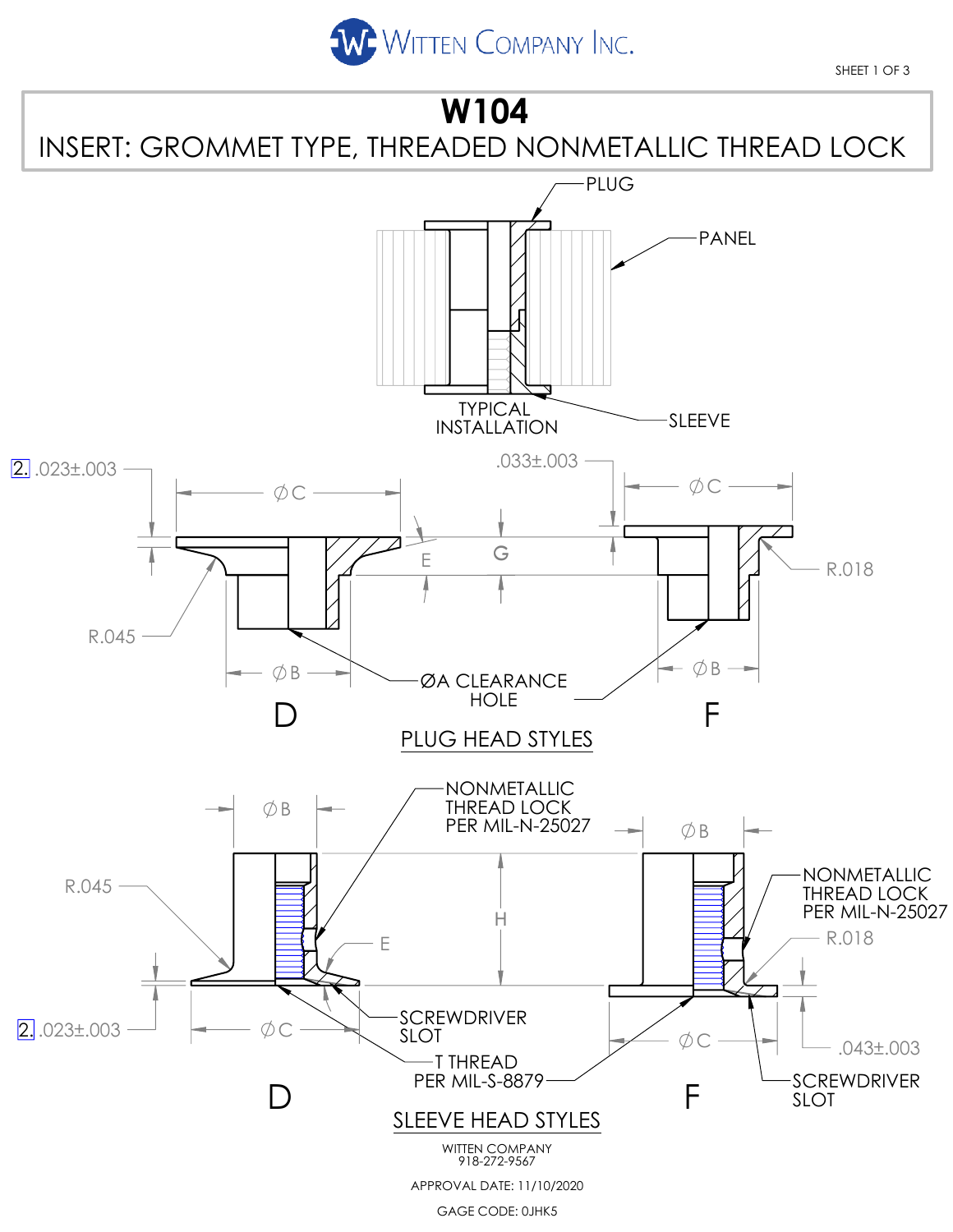

SHEET 2 OF 3

## **W104** INSERT: GROMMET TYPE, THREADED NONMETALLIC THREAD LOCK



**TABLE I**

| <b>BOLT</b> |                        | ØA    | ØΒ    | ØC   | E            |
|-------------|------------------------|-------|-------|------|--------------|
| <b>SIZE</b> | <b>THREAD CLASS 3B</b> | ±.003 | ±.003 |      |              |
| 440         | .112-40UNJC            | .116  | .216  | .375 | $13^\circ$   |
| 632         | .1380-32UNJC           | .142  | .309  | .500 | $13^\circ$   |
| 832         | .1640-32UNJC           | .168  | .309  | .500 | $13^{\circ}$ |
| 1032        | .1900-32UNJF           | .194  | .341  | .625 | $13^{\circ}$ |
| 428         | .2500-28UNJF           | .256  | .403  | .750 | $14^\circ$   |
| 524         | .3125-24UNJF           | .318  | .497  | .875 | $14^\circ$   |

## **TABLE II**

| <b>MATL</b> | <b>MATFRIAL</b>                            | <b>FINISH</b>                 |  |
|-------------|--------------------------------------------|-------------------------------|--|
| <b>CODE</b> |                                            |                               |  |
| 0           | AL ALLOY, GRADE 2024, TEMPER T4 OR T351    | ANODIZE PER MIL-A-8625 TYPE I |  |
|             | PER SAE-AMS-QQ-A-225/6                     |                               |  |
| 6           | <b>CORROSION RESISTANT STEEL, TYPE 303</b> | PASSIVATE PER ASTM-A967       |  |
|             | <b>CRES PER ASTM A 582</b>                 |                               |  |
| 9           | CARBON STEEL PER ASTM A 108                | CAD PLATE PER SAE-AMS-QQ-P-   |  |
|             |                                            | 416, TYPE II, CLASS 2         |  |

NOTES:

1. ANY COMBINATION OF SLEEVE AND PLUG WITHIN BOLT SIZE MAY BE USED.<br>[2] .033±.003 ON 524 SIZE.<br>[3] REFER TO TABLE III TO SELECT PLUG/SLEEVE COMBINATION FOR A GIVEN PANEL THICKNESS.<br>4. THE W104 SERIES GROMMETS ARE SELF-RETA

WITTEN COMPANY 918-272-9567

APPROVAL DATE: 11/10/2020

GAGE CODE: 0JHK5